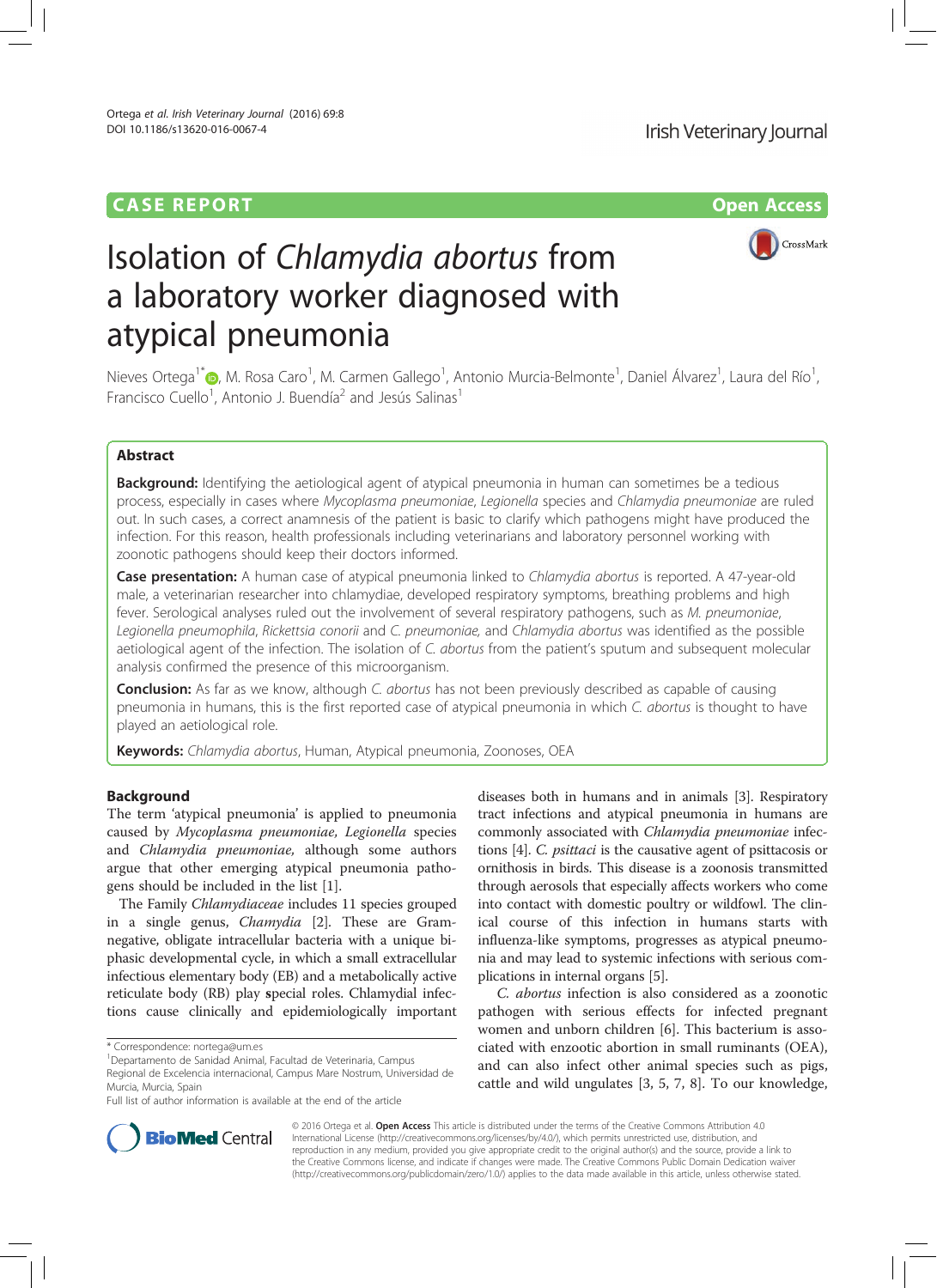this is the first time that *C. abortus* has been reported as the likely causative agent of atypical pneumonia in humans.

## Case Presentation

A 47-year-old male reported a seven day history of influenza-like symptoms, including general malaise, chills, dry cough, chest-pain, shortness of breath, and temperatures of up to 39.5 °C, which did not respond to paracetamol or ibuprofen. The patient worked as a veterinary researcher in a laboratory where experimental intranasal infections with C. abortus were developed in sheep. The patient carried out these infections using a suspension of C. abortus sprayed into both nostrils with a multi-dose spray pump, as described previously [9]. Ten days after the sheep infections, the patient showed the first symptoms.

The initial medical examination identified crackling sounds during lung auscultation. A chest x-ray showed areas of consolidation of the lower lobe of the left lung, indicating a pan-lobar pneumonia (Fig. 1). Blood and biochemical tests revealed a non-significant increase in mean corpuscular hemoglobin (MCH), as well as a slight increase in urea and creatinine levels: 50.3 and 1.3 mg/dl respectively. By contrast, the C-reactive protein level was very high, 8.9 mg/dl, normal values being <0.5 mg/dl. These high values suggested a bacterial infection rather than a viral infection, in which case the values would be lower [10].

Serological analyses with several ELISA tests (all of them from Vircell Microbiologist, Granada, Spain) using specific IgG and IgM monoclonal antibodies (MoAb) were negative against Mycoplasma pneumoniae, Legionella pneumophila (serogroup 1-7), Rickettsia conorii and Chlamydia pneumoniae.



Fig. 1 Chest x-ray of the patient with dense infiltration in the left lower lobe

Due to the suspicion of C. abortus infection, serum and sputum samples from the patient were sent to a laboratory at the Animal Health Department of the Murcia University (Spain) for further analysis.

A C. abortus-specific serological test, performed using an ELISA kit (ID Screen Chlamydophila abortus indirect multi-species, IDvet), revealed high IgM and IgG optical densities (OD) in the serum samples (Table 1). The serum samples were tested with a peroxidase-conjugated anti-human IgG or IgM (Sigma), and the OD were determined (DigiScan with DigiWin Software, ASYS Hitech). In addition, two serum samples from asymptomatic work colleagues were analyzed with the same ELISA kit. As might be expected, both colleagues showed antibody production against C. abortus, but with a lower OD than the patient, especially for IgM production (Table 1). It was therefore assumed that antibody production on the part of the patient was due to a clinical episode and not to a progressive sensitization to C. abortus.

C. abortus was isolated from the sputum using a McCoy cell monolayer, as described previously [11]. Positive cell cultures were identified by an immunofluorescence assay using the C. abortus-specific anti-MOMP FA2H10 MoAb [12]. The MoAb was produced using BALB/c mice and purified by immunoafinity, and was chosen because it is specific for an oligomer of the outer membrane protein of C. abortus (named as C. psittaci, serotype 1).

C. abortus DNA was detected in the sputum sample and also in the cell culture isolates by PCR analysis. Total DNA was extracted with a commercial kit (DNeasy tissue kit, Qiagen) and was used as a template for a C. abortus-specific PCR, using primers pmp-F (5′- CTC ACC ATT GTC TCA GGT GGA-3′) and pmp-R821 (5′-ACC GTA ATG GGT AGG AGG GGT-3′) for the target gen pmp 90/91 [13], which allow the sensitive amplification of 821-bp length DNA fragments. In order to confirm the specific presence of C. abortus in the sputum sample as well as in the cell isolates, the amplicons were sequenced (ABI Prism 3130). The PCR products showed 100 % identity to the C. abortus AB7 strain sequence obtained using MEGA5 software and BLAST® program. This C. abortus strain was the same strain as that used in the experimental infections in ewes carried out by the patient [9].

Table 1 IgG and IgM levels against C. abortus in serum samples from the patient and two asymptomatic work colleagues (Researcher 1 and Researcher 2) expressed as optical densities (OD) by ELISA

| $lgG$ (OD) | $IqM$ (OD) |
|------------|------------|
| 1.746      | 0.627      |
| 1.235      | 0.137      |
| 0.866      | 0.112      |
|            |            |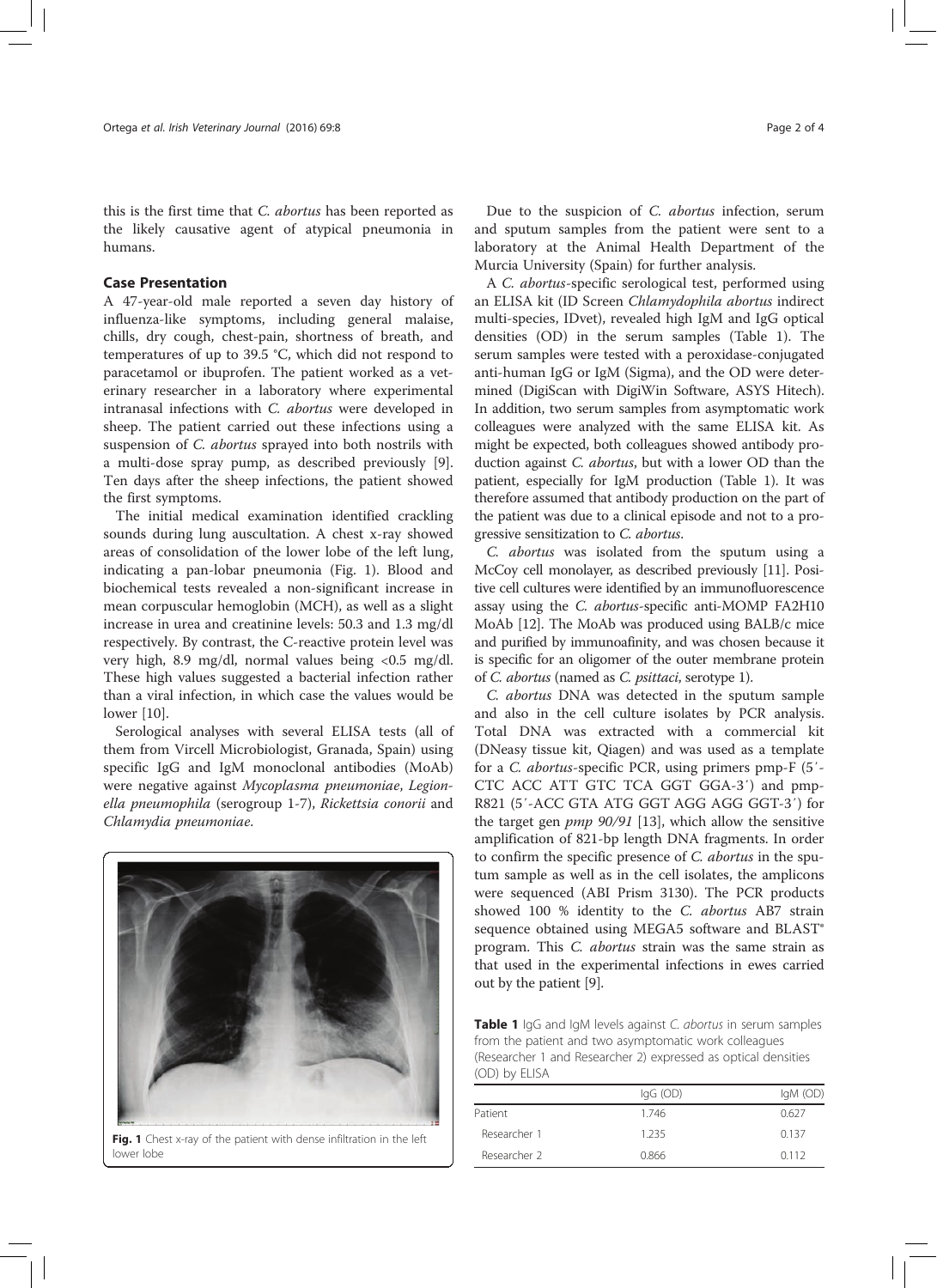Once diagnosed, the patient was treated with antibiotics (levofloxacin, initial intravenous dose of 500 and 500 mg orally every 24 h for 10 days; and clarithromycin 500 mg every 12 h for 10 days), mucolytic carbocysteine lysine (2.7 g orally every 24 h), glucocorticoids (beclomethasone dipropionate inhaler 100 μg every 12 h) and non-steroidal anti-inflammatory drugs (paracetamol 1 g orally in case of fever or pain). This treatment resulted in successful recovery of the patient in 2 weeks without sequels.

#### **Discussion**

Atypical pneumonia caused by Chlamydia species, mainly C. pneumoniae and C. psittaci infections, has frequently been commonly reported in human patients [1]. In Spain, published data revealed the presence of C. pneumoniae in 14.3 % of pneumonia inpatients and in 25 % of outpatient cases, while C. psittaci was detected in 0.7 % of hospitalized pneumonia cases [14]. However, there is no previous published evidence that C. abortus can infect the human respiratory tract. Previous published research involving experimental infections with C. abortus has identified the ability of this pathogen to cause pulmonary disease in animal species such as sheep [9, 15], calves [16] and mice [17]. The detection of C. abortus in a broncho-alvolar lavage (BAL) would have been decisive to firmly confirm the etiological agent of the process. However, although this procedure was not performed, the findings observed in this report may suggest the role of C. abortus as the aetiological agent in this case of human pneumonia.

C. abortus is typically associated with abortive disorders in small ruminants and other animal species [3, 7, 8]. It is also known as a zoonotic agent, affecting pregnant women who have been in contact with infected animals [6, 18]. Therefore, farmers, veterinarians and other professionals who may come into contact with chlamydia should be alert when managing vaginal discharges, placentas from aborting females or aborted fetuses because of the risk of oronasal entry of C. abortus.

Marrie et al. [1] reviewed the role of atypical pathogens in community-acquired pneumonia and categorized new emerging atypical pneumonia agents. The present report suggests that C. abortus should be included within this group and should be taken into account for differential diagnoses in respiratory patients with a history of contact with aborted sheep or goats or their afterbirth.

Human chlamydial pneumonia is not usually a lifethreatening condition and patients, following correct treatment, usually recover. Nevertheless, they should be closely monitored because chlamydiae can cause serious complications in internal organs after systemic infections [5, 18]. Treatments are similar for all chlamydial infections. So, in the present case, broad-spectrum antibiotic, mucolytic and glucocorticoid treatment led to a successful recovery with no pulmonary sequels.

### **Conclusions**

In summary, the first suspected case of C. abortus zoonotic respiratory infection is reported, whereby, instead of being associated with reproductive problems, it is described as the probable causative agent of human atypical pneumonia. So, veterinarians, veterinary laboratory personnel, and public health officials should be aware of possible pulmonary infection due to C. abortus aerosol inhalation.

#### Abbreviations

BAL, broncho-alvolar lavage; DNA, deoxyribonucleic acid; EB, elementary body; ELISA, enzyme like immunoabsorbent assay; IgG, immunoglobulin G; IgM, immunoglobulin M; MCH, mean corpuscular hemoglobin; MoAb, monoclonal antibodies; MOMP, major outer membrane protein; OD, optical densities; OEA, ovine enzootic abortion; PCR, polimerase chain reaction; RB, reticulate body

#### Acknowledgments

We thank the professional medical from the Molina Hospital (Molina de Segura, Murcia, Spain), particularly Dr J.A. López-Morata, for their contribution in this case report.

#### Funding

Not applicable.

Availability of data and materials Not applicable.

#### Authors' contribution

NO was in charge of molecular biology analyses and drafted the manuscript, JS and FC were in charge of ELISA tests, JS, MRC and AJB contributed in the design and final revision of the manuscript, MCG and AM were in charge of cellular culture studies, DA and LDR supervised the case and helped NO in the decision making. The authors read and approved the final version of this manuscript.

#### Competing interest

None of the authors of this paper has a financial or personal relationship with other people or organisations that could inappropriately influence or bias the content of the paper.

#### Consent for publication

The authors have the informed consent form the patient, who gave permission for information to be published in Irish Veterinary Journal.

#### Ethics approval and consent to participate

Not applicable. As this is a case report and not an experimental study, an Ethics committee approval was not necessary.

#### Author details

1 Departamento de Sanidad Animal, Facultad de Veterinaria, Campus Regional de Excelencia internacional, Campus Mare Nostrum, Universidad de Murcia, Murcia, Spain. <sup>2</sup>Departamento de Anatomía y Anatomía Patológica Comparadas, Facultad de Veterinaria, Campus Regional de Excelencia internacional, Campus Mare Nostrum, Universidad de Murcia, Murcia, Spain.

#### Received: 12 February 2016 Accepted: 2 July 2016 Published online: 20 July 2016

#### References

- 1. Marrie TJ, Costain N, La Scola B, Patrick W, Forgie S, Xu Z, McNeil SA. The role of atypical pathogens in community-acquired pneumonia. Semin Respir Cri Care Med. 2012;33:244–56.
- 2. Sachse K, Bavoil PM, Kaltenboeck B, Stephens RS, Kuo CC, Rosselló-Móra R, Horn M. Emendation of the family chlamydiaceae: proposal of a single genus, chlamydia, to include all currently recognized species. Syst Appl Microbiol. 2015;38:99–103.